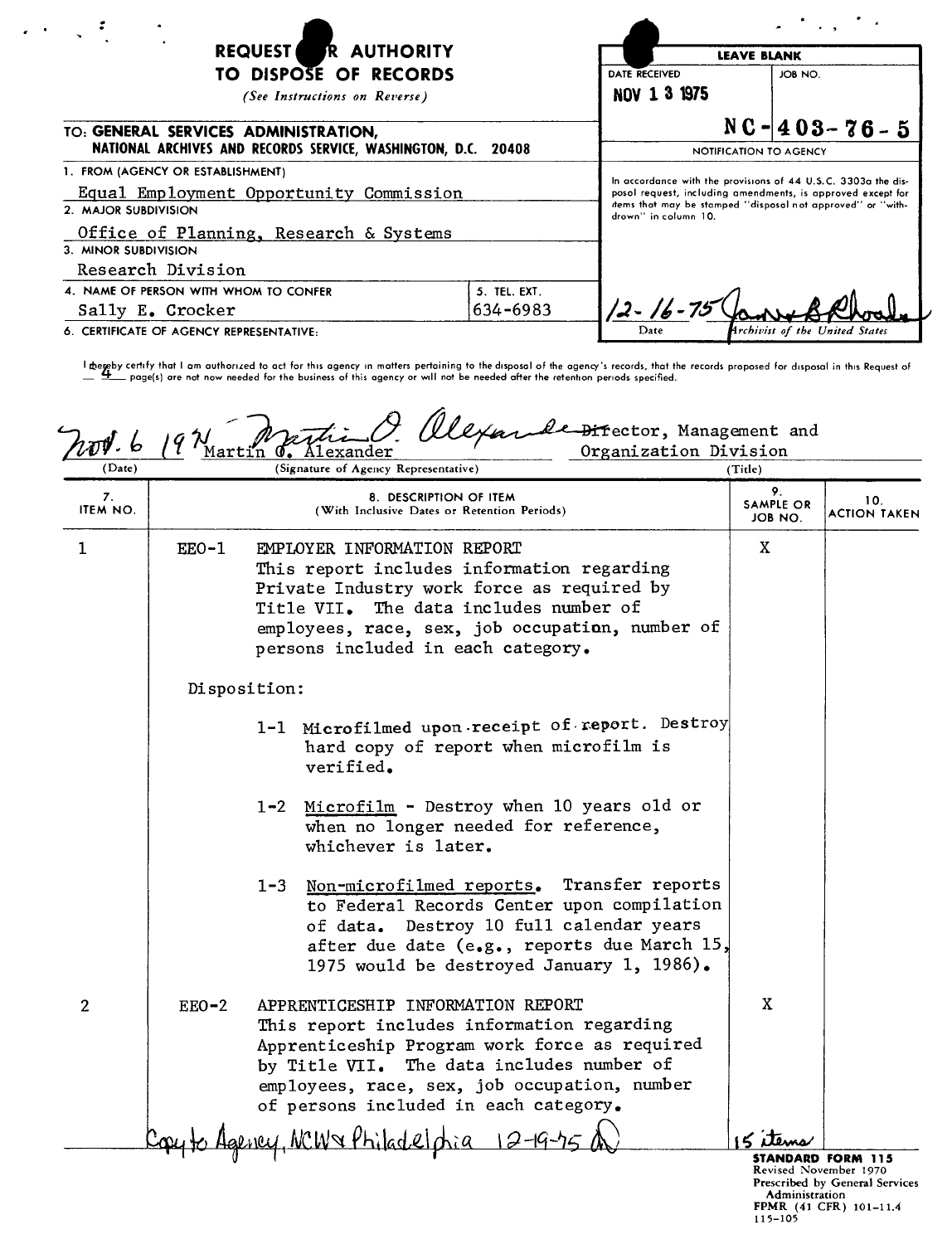$\overline{a}$ 



REQUEST FOR AUTHORITY TO DISPOSE OF RECORDS-Continuation Sheet

| 7.<br>ITEM NO. |              | 8. DESCRIPTION OF ITEM<br>(WITH INCLUSIVE DATES OR RETENTION PERIODS)                                                                                                                                                                                                                         | 9.<br><b>SAMPLE OR</b><br>JOB NO. | 10.<br><b>ACTION TAKEN</b> |
|----------------|--------------|-----------------------------------------------------------------------------------------------------------------------------------------------------------------------------------------------------------------------------------------------------------------------------------------------|-----------------------------------|----------------------------|
| 2              | Disposition: |                                                                                                                                                                                                                                                                                               |                                   |                            |
|                |              | 2-1 Transfer to Federal Records Center upon<br>compilation of data. Destroy 10 full<br>calendar years after due date (e.g.,<br>reports due March 15, 1975 would be<br>destroyed January 1, 1986).                                                                                             |                                   |                            |
| 3              | $EEO-2-E$    | APPRENTICESHIP INFORMATION REPORT<br>This report includes information regarding<br>Apprenticeship Program work force as<br>required by Title VII. The data includes<br>number of employees, race, sex, job<br>occupation, number of persons included<br>in each category.                     | X                                 |                            |
|                | Disposition: |                                                                                                                                                                                                                                                                                               |                                   |                            |
|                |              | 3-1 Transfer to Federal Records Center<br>upon compilation of data. Destroy<br>10 full calendar years after due<br>date (e.g., reports due March 15, 1975<br>would be destroyed January 1, 1986).                                                                                             |                                   |                            |
| 4              | EEO-3        | LOCAL UNION REPORT.<br>This report includes information required<br>by Title VII. The data includes number of<br>employees, race, sex, job occupation,<br>number of persons included in each<br>category.                                                                                     | X                                 |                            |
|                | Disposition: |                                                                                                                                                                                                                                                                                               |                                   |                            |
|                |              | Transfer to Federal Records Center<br>$4 - 1$<br>upon compilation of data. Destroy<br>10 full calendar years afterdue<br>date (e.g., reports due March 15, 1975<br>would be destroyed January 1, 1986).                                                                                       |                                   |                            |
| 5              | $EEO-4$      | STATE AND LOCAL GOVERNMENT INFORMATION<br>REPORT.<br>This report includes information regarding<br>State and Local Government work force as<br>required by Title VII. The data includes<br>number of employees, race, sex, job<br>occupation, number of persons included in<br>each category. | X                                 |                            |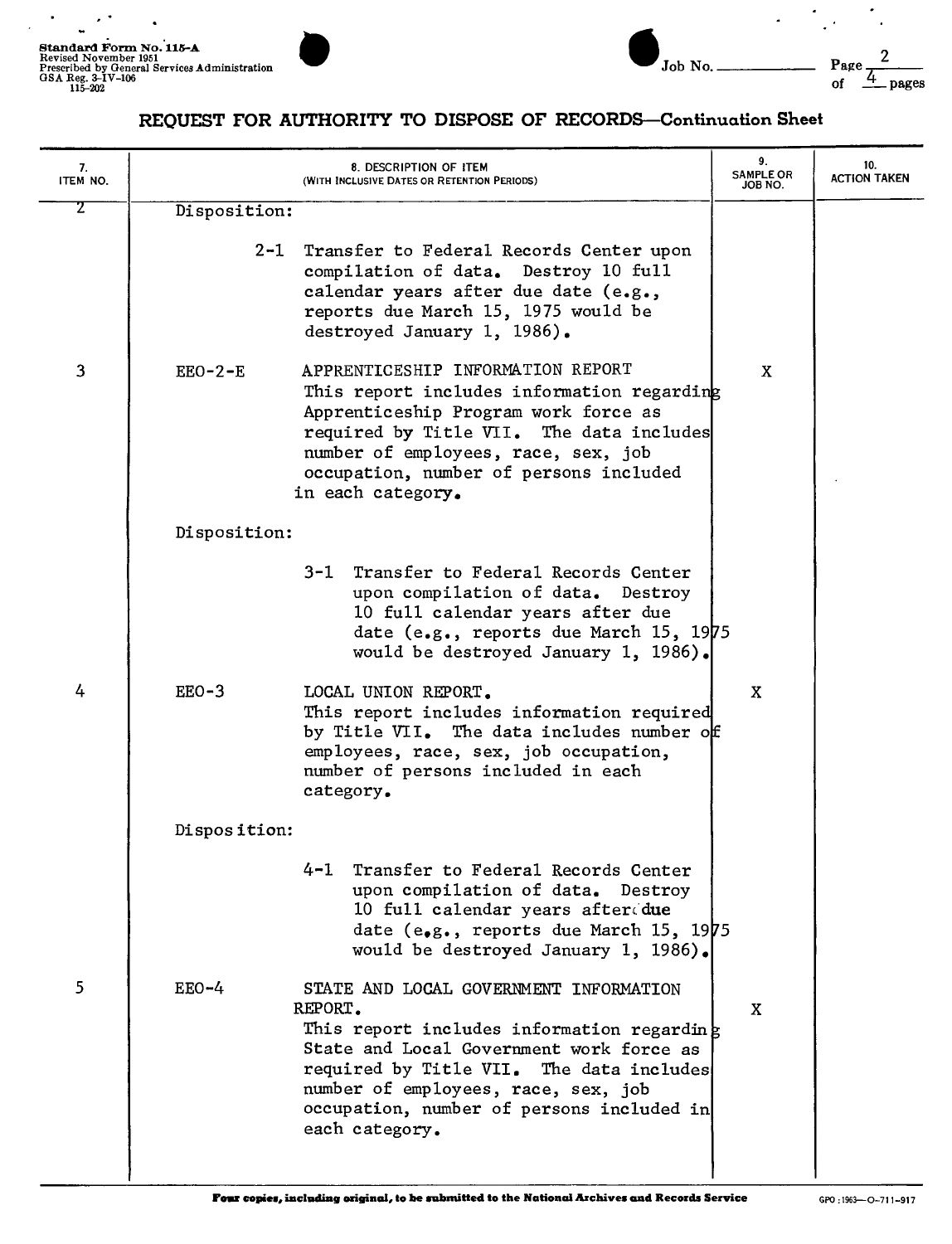$\overline{a}$ 

 $\ddot{\phantom{1}}$ 

 $\ddot{\phantom{0}}$  $\mathbf{A}$  $\sim$ ÷.

 $\ddot{\phantom{a}}$  $\ddot{\phantom{a}}$ 



J

 $\overline{a}$ 

 $\mathcal{L}^{\bullet}$ 

## REQUEST FOR AUTHORITY TO DISPOSE OF RECORDS-Continuation Sheet

| 7.<br>ITEM NO. |                    | 8. DESCRIPTION OF ITEM<br>(WITH INCLUSIVE DATES OR RETENTION PERIODS)                                                                                                                                                                                                              | 9.<br><b>SAMPLE OR</b><br>JOB NO. | 10.<br><b>ACTION TAKEN</b> |
|----------------|--------------------|------------------------------------------------------------------------------------------------------------------------------------------------------------------------------------------------------------------------------------------------------------------------------------|-----------------------------------|----------------------------|
| 5              | Disposition:       |                                                                                                                                                                                                                                                                                    |                                   |                            |
|                | $5 - 1$            | Microfilmed, upon receiptiof report.<br>Destroy hard copy of report when micfo-<br>film is verified.                                                                                                                                                                               |                                   |                            |
|                | $5 - 2$            | Microfilm. Destroy when 10 years old or<br>when no longer needed for reference,<br>whichever is later.                                                                                                                                                                             |                                   |                            |
|                | $5 - 3$            | Non-microfilmed reports. Transfer reports<br>to Federal Records Center upon compila-<br>tion of data. Destroy 10 full calendar<br>years after due date (e.g., reports due<br>March 15, 1975 would be destroyed<br>January 1, 1986).                                                |                                   |                            |
| 6              | $EEO-5$<br>REPORT. | ELEMENTARY AND SECONDARY STAFF INFORMATION<br>This report includes information regarding<br>Elementary-Secondary staff work force as<br>required by Title VII. The data includes<br>number of employees, race, sex, job occupation<br>number of persons included in each category. |                                   |                            |
|                | Disposition:       |                                                                                                                                                                                                                                                                                    |                                   |                            |
|                | $6 - 1$            | Microfilmed upon receipt of report.<br>Destroy hard copy of report when<br>microfilm is verified.                                                                                                                                                                                  |                                   |                            |
|                | $6 - 2$            | Microfilm. Destroy when 10 years old<br>or when no longer needed for reference,<br>whichever is later.                                                                                                                                                                             |                                   |                            |
|                | $6 - 3$            | Non-microfilmed reports. Transfer to<br>Federal Records Center upon compilation<br>of data. Destroy 10 full calendar years<br>after due date. (e.g., reports due<br>March 15, 1975 would be destroyed<br>January 1, 1986).                                                         |                                   |                            |
|                |                    |                                                                                                                                                                                                                                                                                    |                                   |                            |